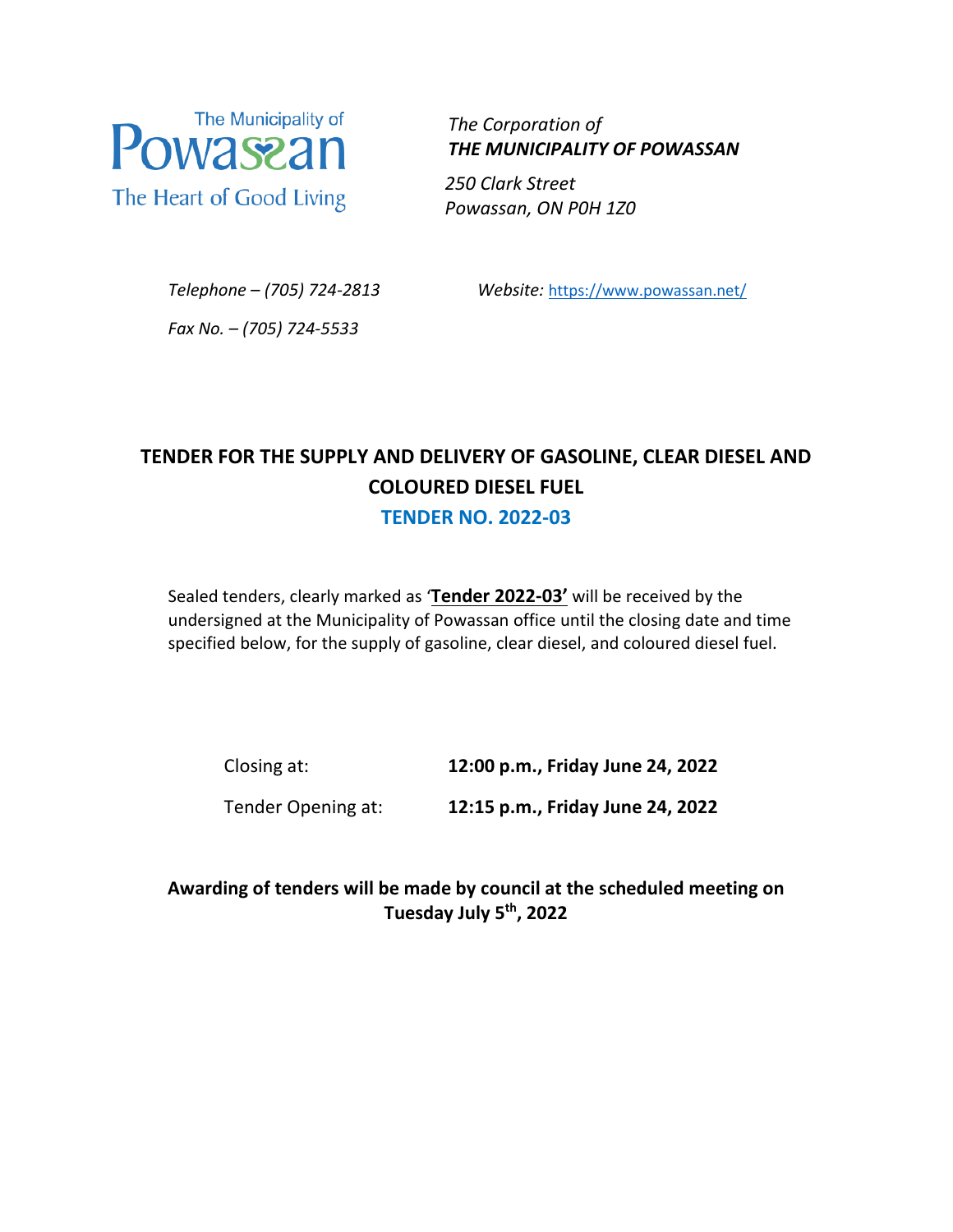Information concerning consumption and distribution may be obtained by contacting the undersigned.

#### **Codey Munshaw**

Director of Public Works and Engineering Municipality of Powassan 250 Clark Street, Box 250 Powassan, ON P0H 1Z0 (705) 724-2813 x 202 [cmunshaw@powassan.net](mailto:cmunshaw@powassan.net) 

### **The Municipality shall have the right not to accept the lowest or any other tender.**

The Municipality reserves the right to reject any or all tenders. The Municipality shall have the right to cancel the request process and to place a new request for tenders. The tenders shall be evaluated by the Municipality in its sole and unfettered discretion. The Municipality reserves the right, in its absolute discretion to accept a tender which it deems most advantageous to itself and the right to reject any tender, in each case without giving any notice. Supplementary materials changing the terms of the request shall render the quote non-compliant. Tenders which contain qualifying conditions may, at the sole discretion of the Municipality, be disqualified or rejected. In no event will the Municipality be responsible for the costs of the preparation of the submission of a tender. No Bidder shall have any claim for any compensation of any kind because of participating in this tendering process and by submitting a tender each Bidder shall be deemed to have agreed that it has no claim.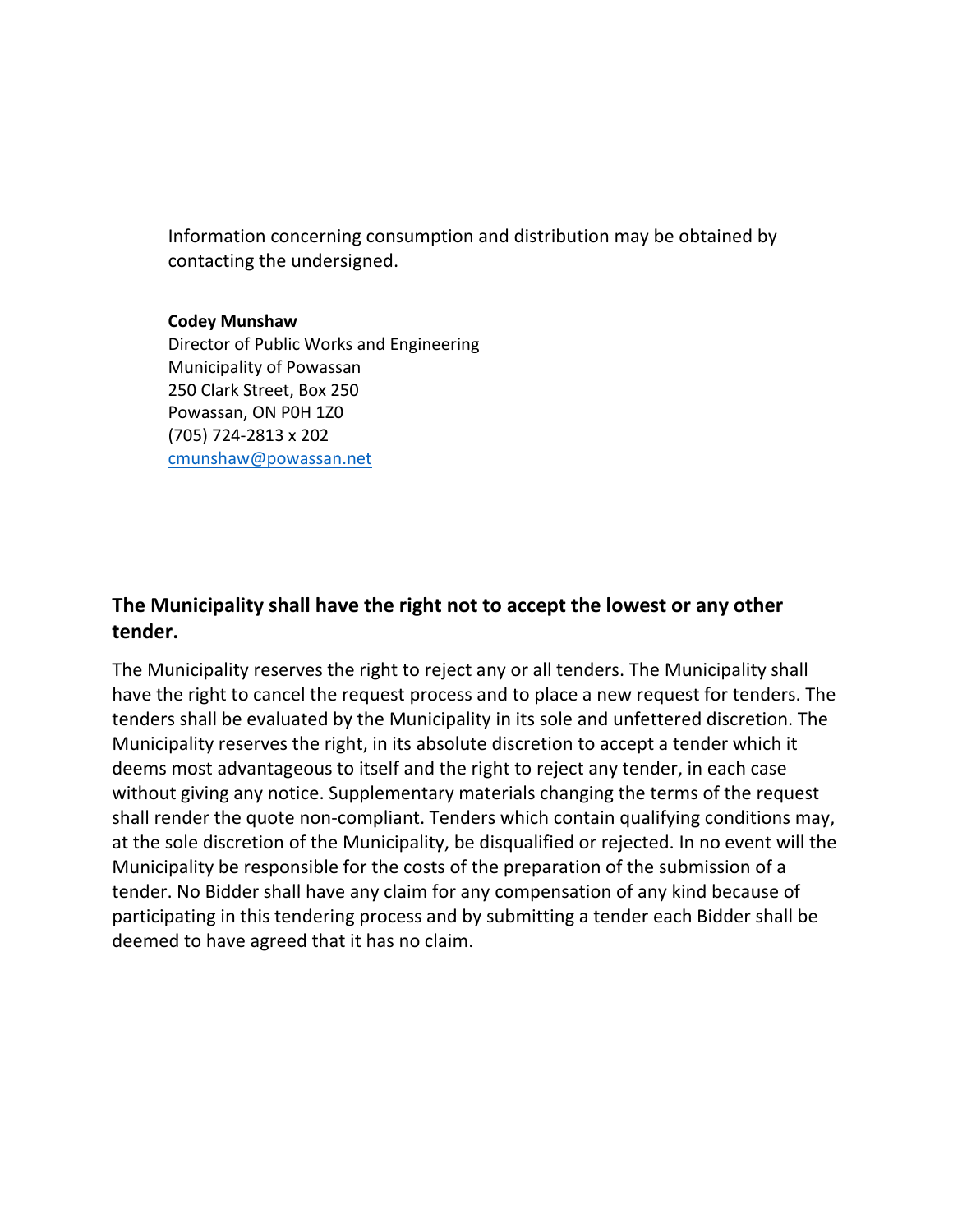### **GENERAL CONDITIONS / INFORMATION TO BIDDERS**

This tender provides for the supply and delivery of gasoline, clear diesel, and coloured diesel fuel.

### **1. INTERPRETATION OF ESTIMATES**

The quantities as shown on the tender form are estimates only. The actual quantities used could be more or less than indicated depending upon the requirements.

### **2. WITHDRAWAL OF TENDER**

A bidder will be permitted to withdraw their tender unopened after it has been deposited if such a request is received in writing prior to the time specified for the opening of tenders.

### **3. DISQUALIFICATION OF BIDDERS**

More than one tender from an individual firm, partnership, corporation, or association under the same or different names will not be considered. Collusion between bidders will be sufficient for rejection of all tenders so affected.

### **4. DURATION OF CONTRACT**

This contract will be awarded for a period of 36 months, from August 1, 2022 to July 31, 2025.

### **5. UNIT OF MEASURE**

All prices will be based on the metric unit of measure.

### **6. DELIVERIES/TICKETS**

Deliveries to all sites listed shall be within a maximum six (6) hours after notification any day of the week. All deliveries shall be made by metered tankers. A duplicate delivery slip showing printout of the total litres delivered shall be left at the delivery site.

### **7. INDEMNIFICATION**

The Contractor will indemnify and hold harmless the Corporation of the Municipality of Powassan, their agents, and employees from and against claims, demands, lawsuits, costs, damages, actions, losses, suits, or proceedings from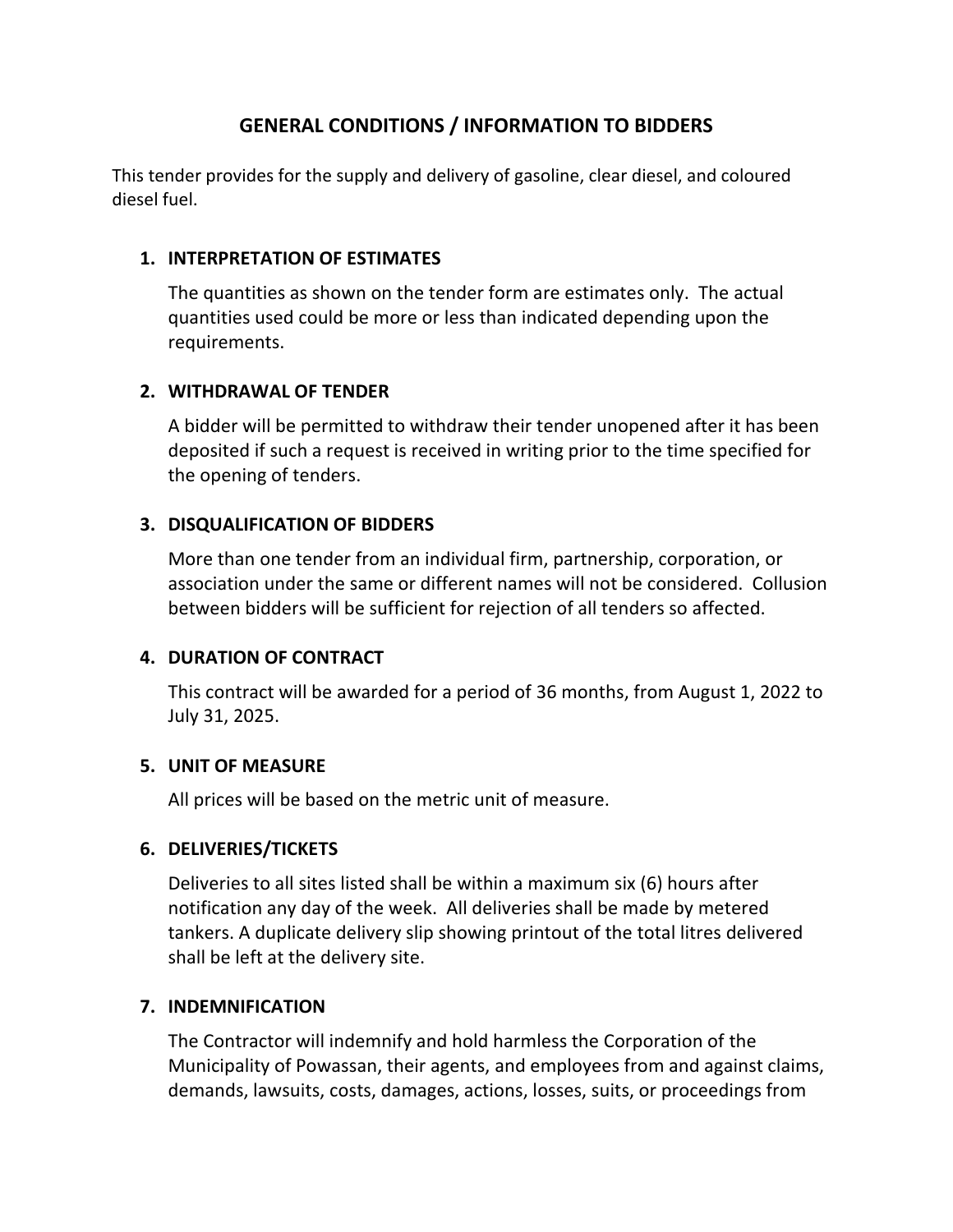Third parties arising out of, or attributable to, the Contractor's performance of the contract (herein called "claims"), providing such claims are:

- (i) Attributable to bodily injury, sickness, disease, or death or injury to, or destruction of tangible property and
- (ii) Caused by negligent acts or omissions of the Contractor or anyone for whose acts they may be liable.
- (iii) Coverage shall be endorsed to provide the Corporation of the Municipality of Powassan with not less than 30 days written notice in advance of any cancellation change or amendment restricting coverage.

### **8. GENERAL LIABILITY INSURANCE**

Automobile Liability Insurance in respect to licensed vehicles shall have limits of not less than \$5,000,000.00 inclusive per occurrence for bodily injury, death and damage to property and the following forms endorsed to provide the Owner with not less than 30 days written notice in advance of any cancellation change or amendment restricting coverage:

- (i) Standard non-owned policy, including standard contractual liability endorsement.
- (ii) Standard owners from automobile policy providing third party liability and accident benefits insurance and covering licensed vehicles owned or operated by or on behalf of the contractor.

### **9. PRICE FLUCTUATION**

It is noted that there is no control over the rack price or taxes, but the cost of delivery will **remain firm** for the duration of the contract.

- **10.**All products to be delivered as required to locations as designated in Schedule "A" of this contract.
- **11.**If your quotation deviates from specifications in any way, such exceptions must be clearly noted herein. If unable to bid, please state the reasons and return for our records.
- **12.**The Corporation of the Municipality of Powassan reserves the right to reject any or all tenders and the lowest or any tender will not necessarily be accepted.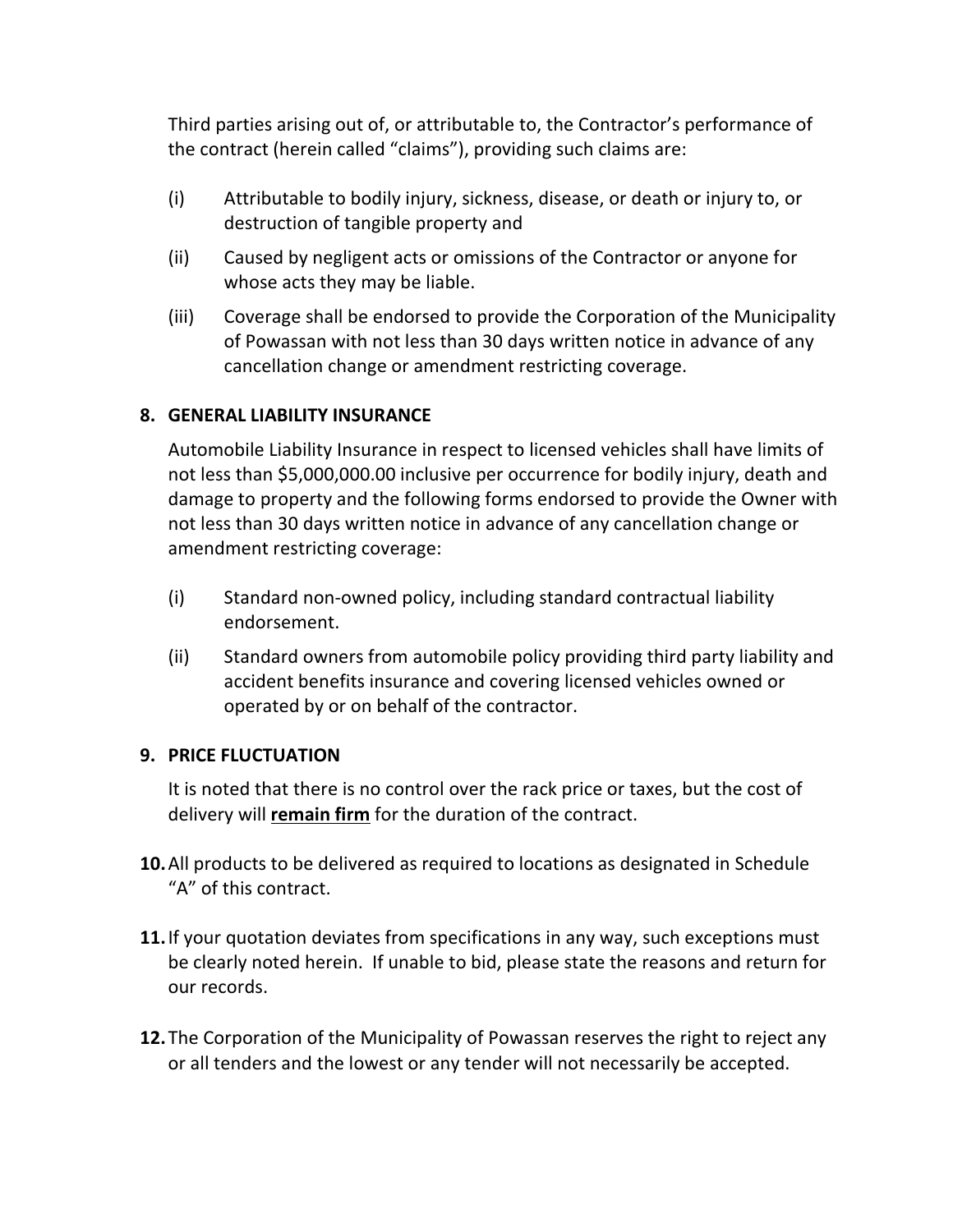- **13.** All tenders to be submitted on the Tender Form with the net prices shown in the spaces provided.
- **14.** H.S.T. to be shown separately on all invoices.
- **15.** This quotation involves *supplying clear diesel, coloured diesel, gasoline, and the following tanks with pumps and meters*:
	- a. 750 Main Street: 3 tanks (coloured diesel, clear diesel, gasoline)

Tank sizes are specified on Schedule "A"

- **16.** The supplied tank requirements (**3 fuel tanks**):
	- Above ground utility tank, ULC 5643 double wall vacuum monitored
	- TSSA approved
	- Bid price per litre for this item shall include supply and installation of tanks with mechanical or digital meter system and pump on provided pad
	- The Municipality will supply electrician to connect electrical power
	- Pump must have a minimum output of 25 GPM
- **17.**Bidders shall supply Safety Data Sheet for all materials.

### **18.Winter diesel shall be supplied from November 15th to March 1st of each year.**

- **19.**Bidder clearly understands that the consumption amounts shown on the Tender Form are **only estimates**. Therefore, the Municipality shall not be penalized if more or less than the estimated amount is used.
- **20.**Tendered unit prices are to be on a cost-plus basis. Unit price tenders are to be submitted for the bidder's cost (freight and handling) plus profit cut over the terminal rack price for the Toronto area on the day of delivery to the patrol yard. The corresponding web site for access to the terminal rack price shall be <https://www.petro-canada.ca/en/business/rack-prices>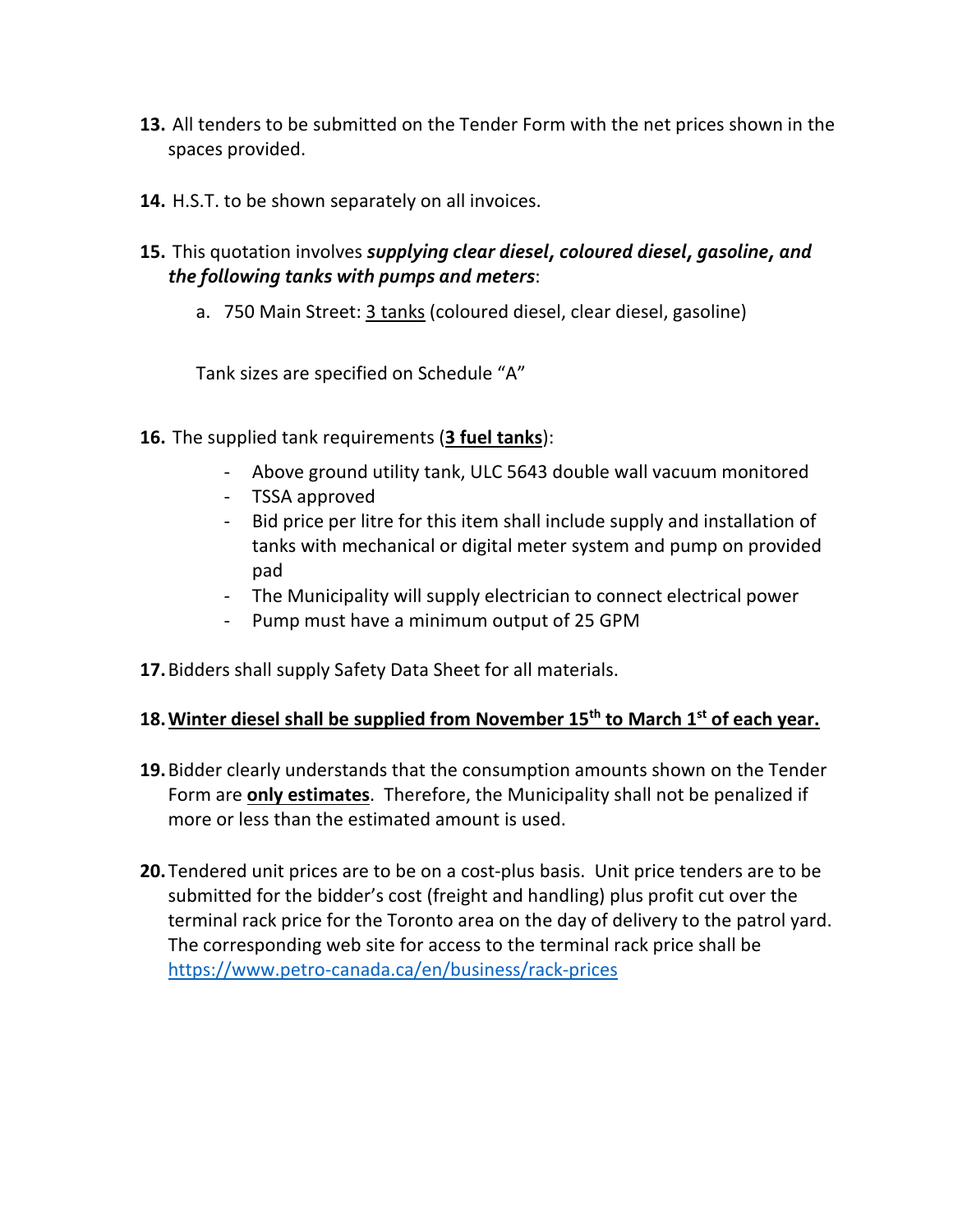**21.**The unit price shall be divided in the current cost of fuel plus the profit cut of the supplier.

Invoices must be mailed to:

Municipality of Powassan 250 Clark Street PO Box 250 Powassan, ON P0H 1Z0

The bidder clearly understands that invoices are paid at the end of each month and payment is sent during the second week of the following month. Therefore, no interest charges shall be cumulated on the statement of account.

**22.**In case of a declared state of emergency by the Municipality, the Province, or the Federal Government, by signing this tender, the bidder guarantees that it can supply an additional 2,200 litres of clear diesel, 2,200 litres of coloured diesel, and 1,100 litres of gasoline per month to the Municipality of Powassan should it be required.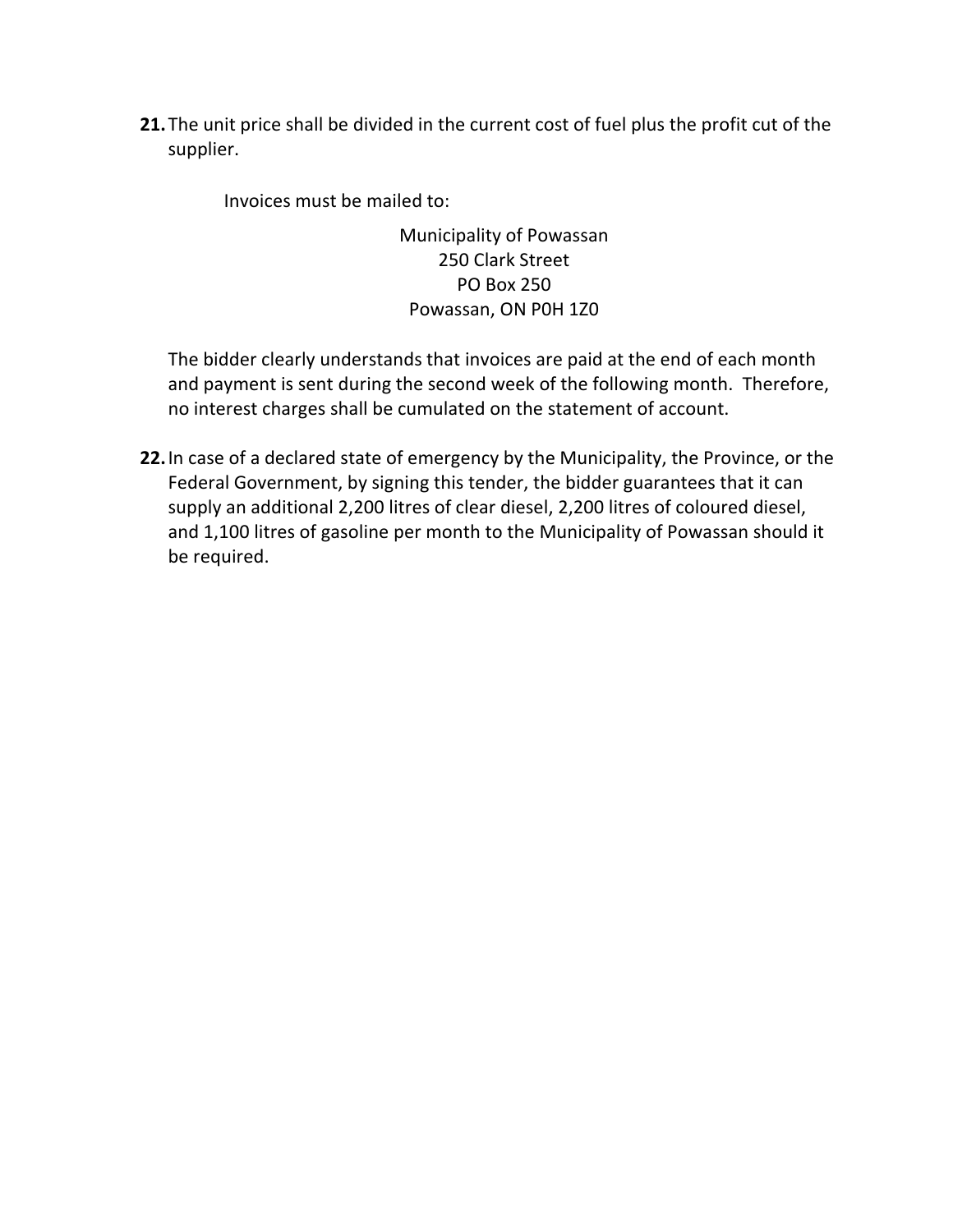# **CORPORATION OF THE MUNICIPALITY OF POWASSAN STATEMENT OF BIDDER BIDDER FORM I**

BID TENDER NAME: GASOLINE, CLEAR DIESEL AND COLOURED DIESEL FUEL

BID TENDER NUMBER: **2022-03**

- 1. *I/We have reviewed all terms and conditions of all forms included as part of this Bid package and in the Municipality's procurement policy.*
- 2. *I/We have read and understand all terms and conditions of all forms included as part of this Bid package as well as in the Municipality's Procurement Policy.*
- 3. *I/We understand that if our Bid is chosen, all requirements of the successful Bidder as outlined in this Bid form as well as in the Municipality's Procurement Policy will be completed by the time and in the format required.*

| Dated at       | this | 20<br>day of                                                              |
|----------------|------|---------------------------------------------------------------------------|
| <b>Witness</b> |      | Signature of Authorized Person and Corporate<br>sealed (if a Corporation) |
|                |      | Position                                                                  |

\_\_\_\_\_\_\_\_\_\_\_\_\_\_\_\_\_\_\_\_\_\_\_\_\_\_\_\_\_\_\_\_\_\_\_\_\_ *Signature (if an individual – not a Corporation)*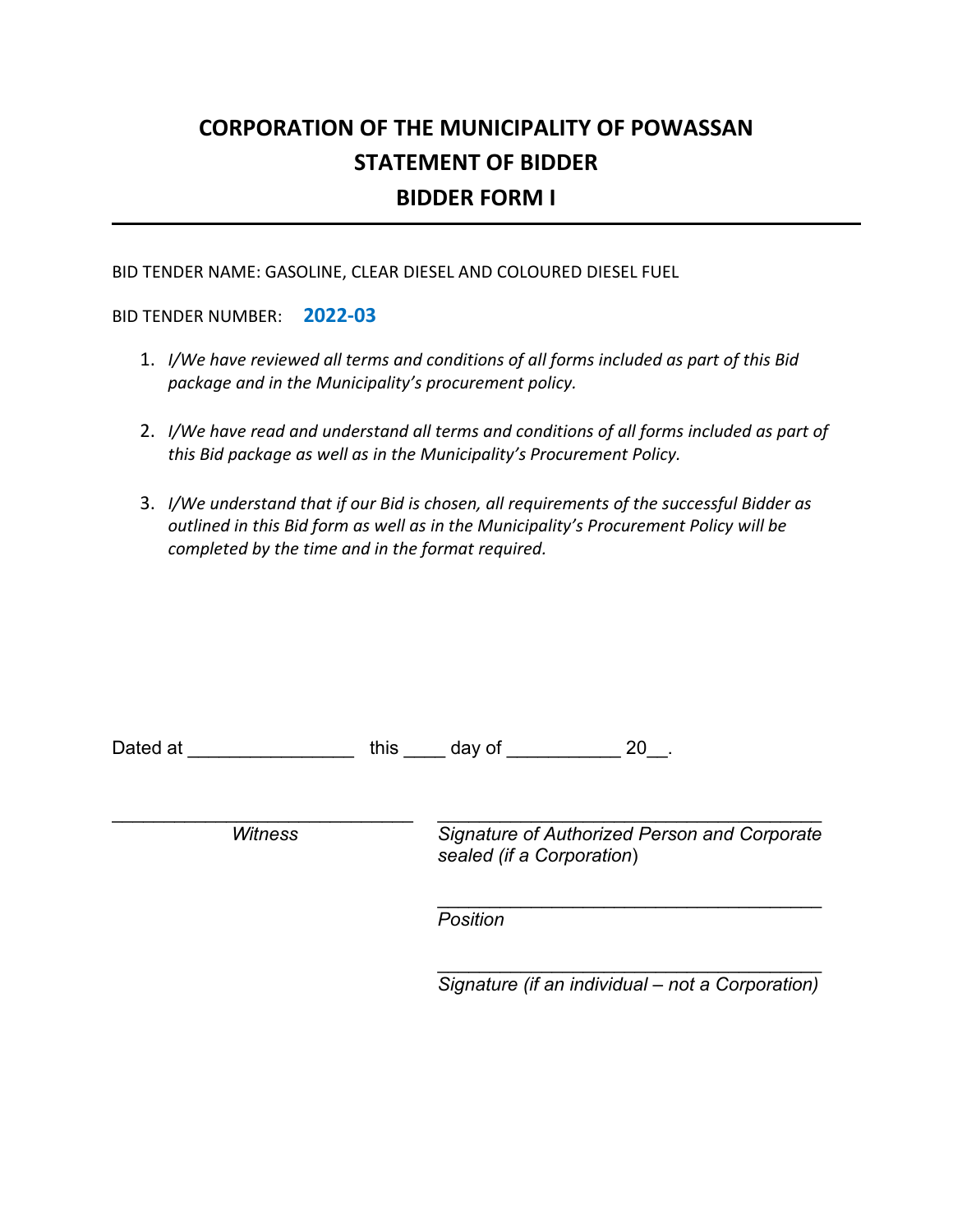## **CORPORATION OF THE MUNICIPALITY OF POWASSAN**

# **TENDER 2022-03 TO SUPPLY AND DELIVER GASOLINE, CLEAR AND COLOURED DIESEL FUEL**

# **SCHEDULE "A"**

# **PETROLIUM CONSUMPTION**

(Approximate)

Please base your estimate on the approximate consumption (derived from 2021 values), as outlined below:

| ULS Clear Diesel Fuel    | 29,000 litres |
|--------------------------|---------------|
| ULS Coloured Diesel Fuel | 27,500 litres |
| Gasoline (Regular 87)    | 16,800 litres |

| <b>LOCATION</b>           | <b>TANK SIZE</b><br><b>LITRES</b> | <b>PRODUCT</b>              |
|---------------------------|-----------------------------------|-----------------------------|
| 750 Main Street, Powassan | 2,275                             | <b>Clear Diesel Fuel</b>    |
| 750 Main Street, Powassan | 2,275                             | <b>Coloured Diesel Fuel</b> |
| 750 Main Street, Powassan | 1,135                             | Gasoline                    |

Bidder to supply fuel to the above locations F.O.B.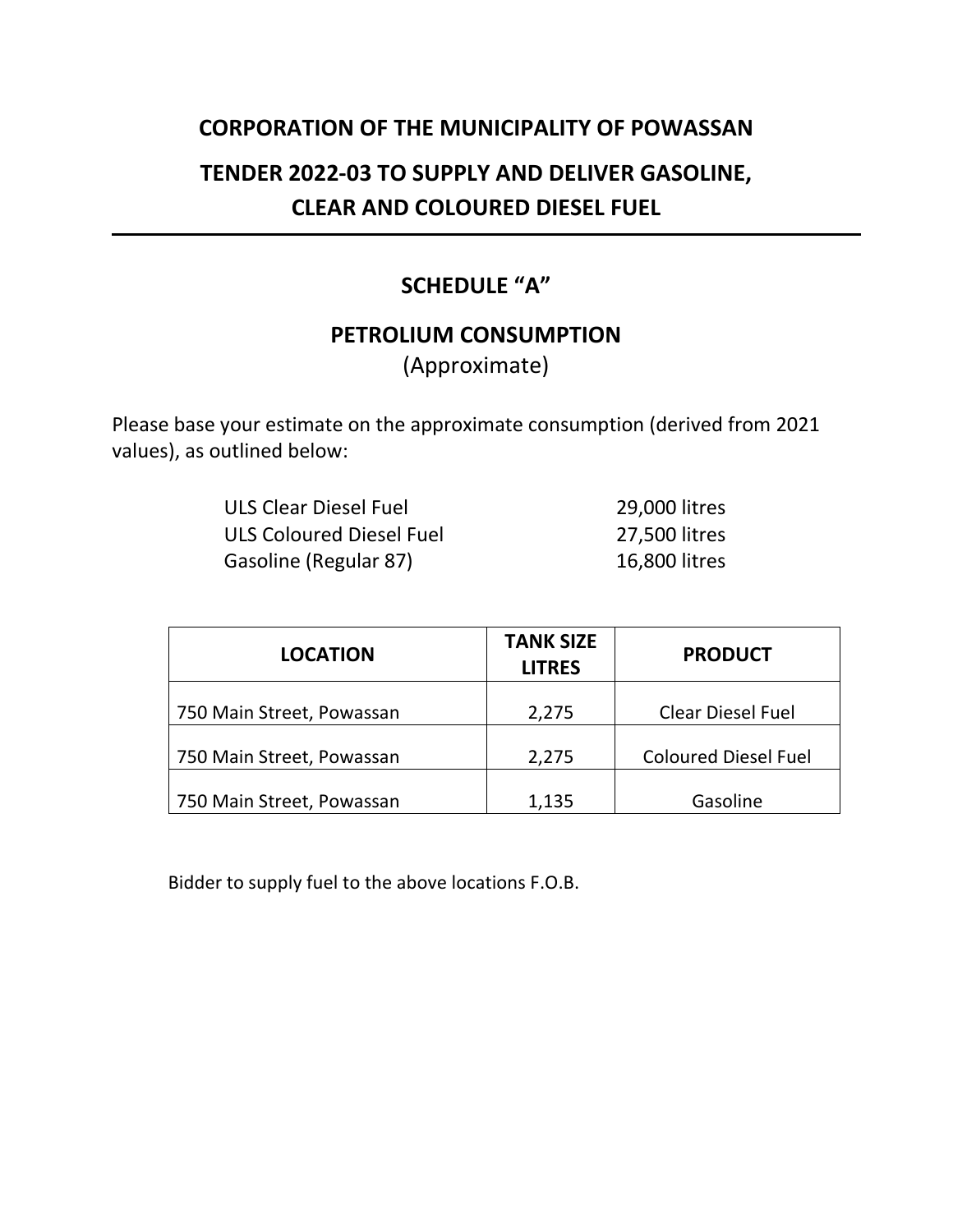# **CORPORATION OF THE MUNICIPALITY OF POWASSAN TENDER TO SUPPLY AND DELIVER GASOLINE, CLEAR AND COLOURED DIESEL FUEL**

## **TENDER 2022-03 BIDDER FORM II**

### **Part I: A sample of cost breakdown**

# **(using quantities specified on this form and rack rate from date specified at bottom of page)**

I/We the undersigned hereby agree to Supply and Deliver Gasoline, Clear and Coloured Diesel Fuel all in accordance with the attached Instructions to Bidder:

|                                    | <b>ULS Clear</b> | <b>ULS Coloured</b> | Gasoline   |
|------------------------------------|------------------|---------------------|------------|
|                                    | Diesel Fuel      | Diesel Fuel         | Regular 87 |
| <b>Estimated Quantity (litres)</b> | 1,000            | 1,000               | 1,000      |
| Base Rack Price Per Litre          |                  |                     |            |
| Delivery Fee                       |                  |                     |            |
| <b>Federal Excise Tax</b>          |                  |                     |            |
| Road Tax                           |                  |                     |            |
| Price Per Litre*                   |                  |                     |            |
| H.S.T.                             |                  |                     |            |
| <b>Total Price Per Litre</b>       |                  |                     |            |

\* For the above chart, please enter in the base rack rate as of the date entered on this form. If using a different website for this rate, please indicate the website here **we are all** 

| Name of Tenderer:        |  |
|--------------------------|--|
| <b>Contact Person:</b>   |  |
| Address:                 |  |
|                          |  |
| <b>Telephone Number:</b> |  |
| Fax Number:              |  |
| Authorized Signature:    |  |
| Date:                    |  |